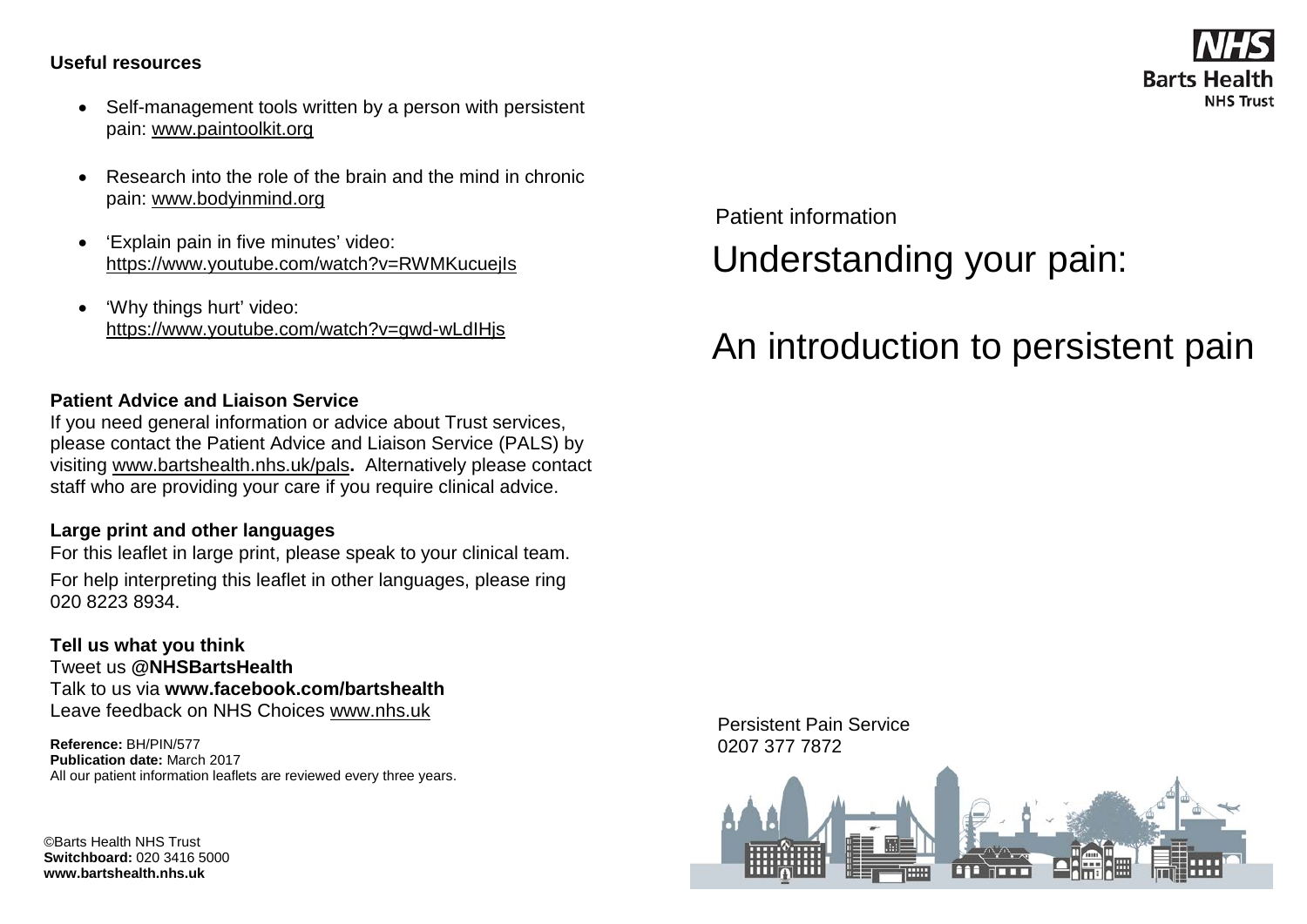## **Why do we experience pain?**

We experience pain to protect us and to alert us to possible danger. Pain makes you move and think differently.

Most of us imagine that pain is a bit like an alarm going off. If one of our nerves picks up on an injury to the body it rings an alarm bell, which is pain to warn us there is a problem. We think that the louder the alarm (the pain) the worse the injury. Nowadays we know this is wrong.

The way in which we experience pain is very complex. All sorts of factors influence our pain experience, including our thoughts, feelings, behaviour, past experiences and future intentions.

## **What is acute pain?**

Acute or short term pain is typically a new pain that is gone in a few weeks or less than three months.

There is often a known cause (e.g. a strain to the back muscles, a twisted ankle, a broken arm).

The pain will lessen as the injured tissue heals itself.

- **6. Give your body calming and pleasant messages** using comfortable sensations like self-massage and heat can help reduce the volume.
- **7. Goal setting** it can help to set yourself small achievable goals to help keep moving forward and motivate yourself. Consider giving yourself a reward when you achieve your goals. This sense of achievement can show that your pain is not in control of you.
- **8. Pace yourself** doing more than you can manage on a regular basis can turn up the volume and the threat associated with a particular activity. Try and split activities into smaller more manageable parts. Avoid staying in one position for too long. Plan ahead and prioritise what you need to do.
- **9. Understanding your pain better** improving your knowledge about what causes pain can reduce the threat and worry around pain. Talking to your health professional about what is causing the pain can help.
- **10.Time** these are lifestyle changes that take practice and time to implement. Allow yourself several months for your body to adjust. Talk to people around you to get support whilst you make these changes.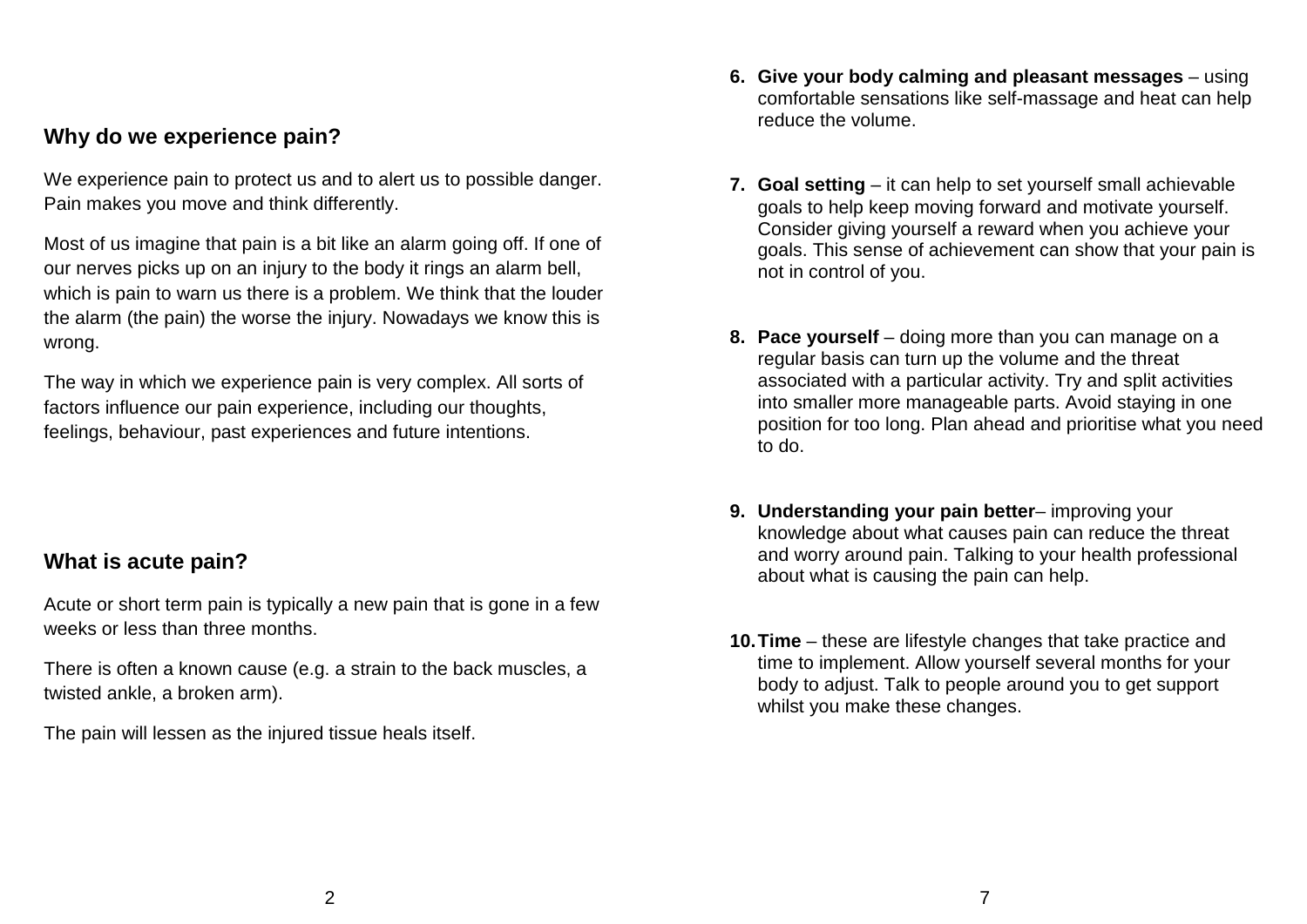## **How do I turn down the pain volume?**

- **1. Change the meaning of pain** it is important to understand the truth about your pain and to challenge any frightening thoughts. When we have terrible pain it is very difficult not to fear that the pain may be a serious medical problem that needs urgent attention. Thoughts like these make the pain messages far more important to the brain, which makes the pain alarm much louder (worse).
- **2. Keep your attention occupied elsewhere** this is not easy when the pain is shouting for attention. Being involved in hobbies or things you enjoy and taking an interest in life helps to distract you from the pain.
- **3. Work on your emotions, lowering stress and improving sleep** – feeling relaxed, happy and optimistic helps turn down the alarm. Breathing and relaxation techniques are often very helpful.
- **4. Activity and exercise** taking the right amount of exercise for you will help develop your fitness and prevent deterioration to your muscles and joints.
- **5. Learn to move again** completing small regular movements or changes of position can help reduce fear of movement. Going for a regular short walk can be a good start.

# **What is chronic or persistent pain?**

Acute pain and persistent pain are very different from each other.

Persistent pain is also known as chronic or long-term pain.

If pain lingers for **more than three months** it becomes chronic or persistent.

In this case the original site of the injury is unlikely to be the main source of the problem.

There is no longer a strong link between the pain and the tissue damage as **the tissues have healed**.

Instead the problem may be with the **pain alarm system** (the central nervous system: which is compromised of the nerves, spinal cord and brain).

The pain alarm system can remain switched on  $-$  the alarm keeps ringing loudly when there is no ongoing tissue damage or injury. For example, like a car alarm going off when no one is near the car.

Your pain system is no longer working to protect you, the nervous system has become **sensitised.**